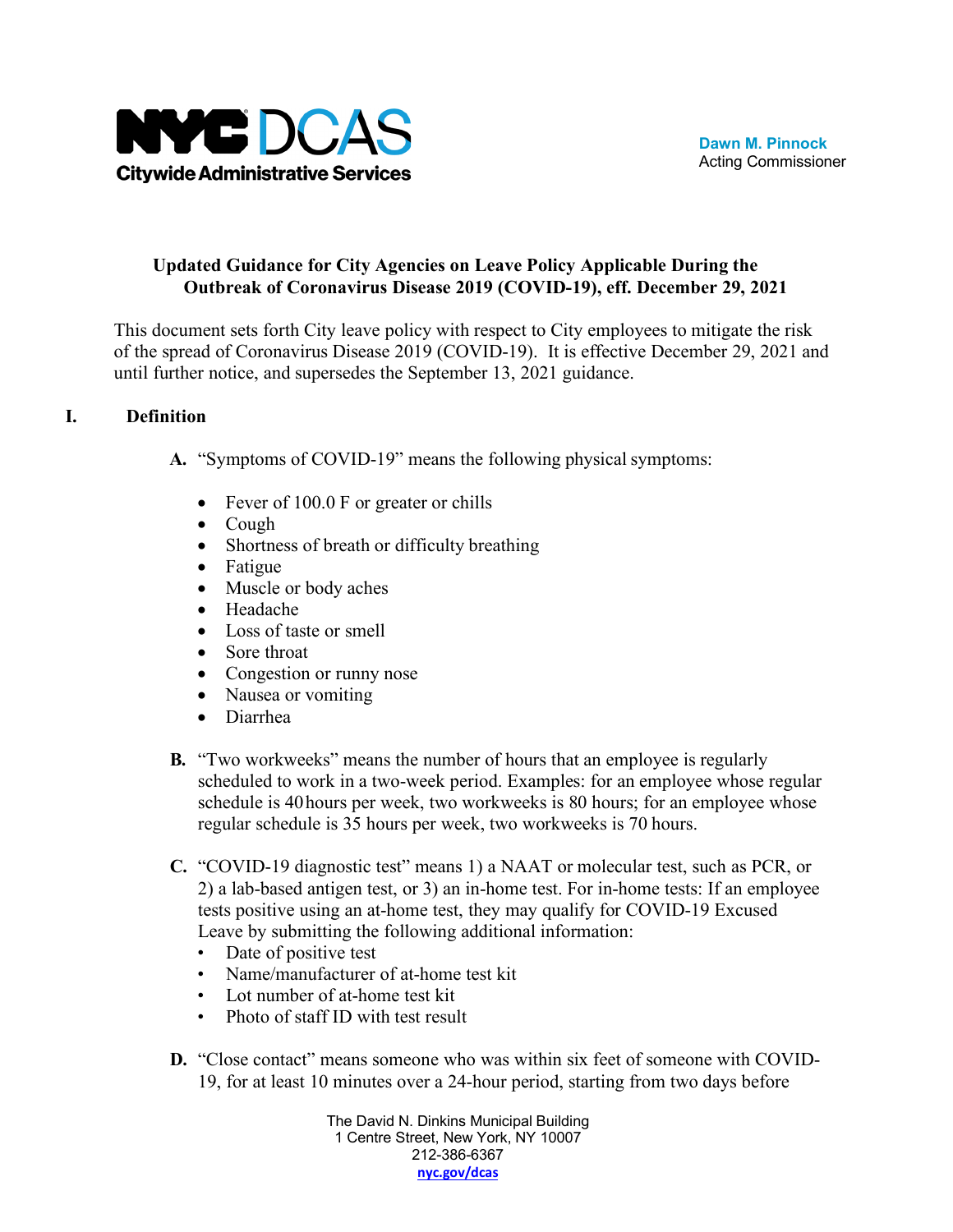illness onset (or, for an asymptomatic person, two days prior to test specimen collection) until the time the person is isolated.

**E.** "Fully vaccinated" means at least two weeks have passed after a person received a single-dose of an FDA- or WHO- authorized or approved COVID-19 vaccine or the second dose of an FDA- or WHO- authorized or approved two-dose COVID-19 vaccine.

### **II. General Policy Concerning Attendance of Employees in the Workplace**

- **A.** City employees must report to work at their assigned work sites in accordance with "Managing the Office in the Age of COVID-19."
- **B.** An employee may not report to work other than telework in the following circumstances (the employee may be eligible for excused leave as outlined in Section (III) with any additional leave charged to applicable leave balances):
	- 1. The non-healthcare, non-critical employee has exhibited symptoms of COVID-19 and has not tested positive for COVID-19

An employee who has any known symptom of COVID-19 and is not a close contact must not report to work, until the below conditions are met:

- a. Their symptoms have resolved or if still with residual symptoms, then all are improving,
- b. They have been fever-free for at least 24 hours without the use of fever-reducing drugs; **and**
- c. They have received a lab-confirmed negative PCR (not rapid antigen) diagnostic test.

### **OR**

a. It has been at least 10 days since their symptoms began.

An employee who has any known symptom of COVID-19 and is a close contact must not report to work for at least 10 days from when their symptoms began, even if they test negative.

2. The non-healthcare, non-critical employee has tested positive for COVID-19

An employee who has tested positive through a COVID-19 diagnostic test must not report to work other than telework, until all of the conditions are met:

a. It has been at least 10 days since their symptoms began, OR if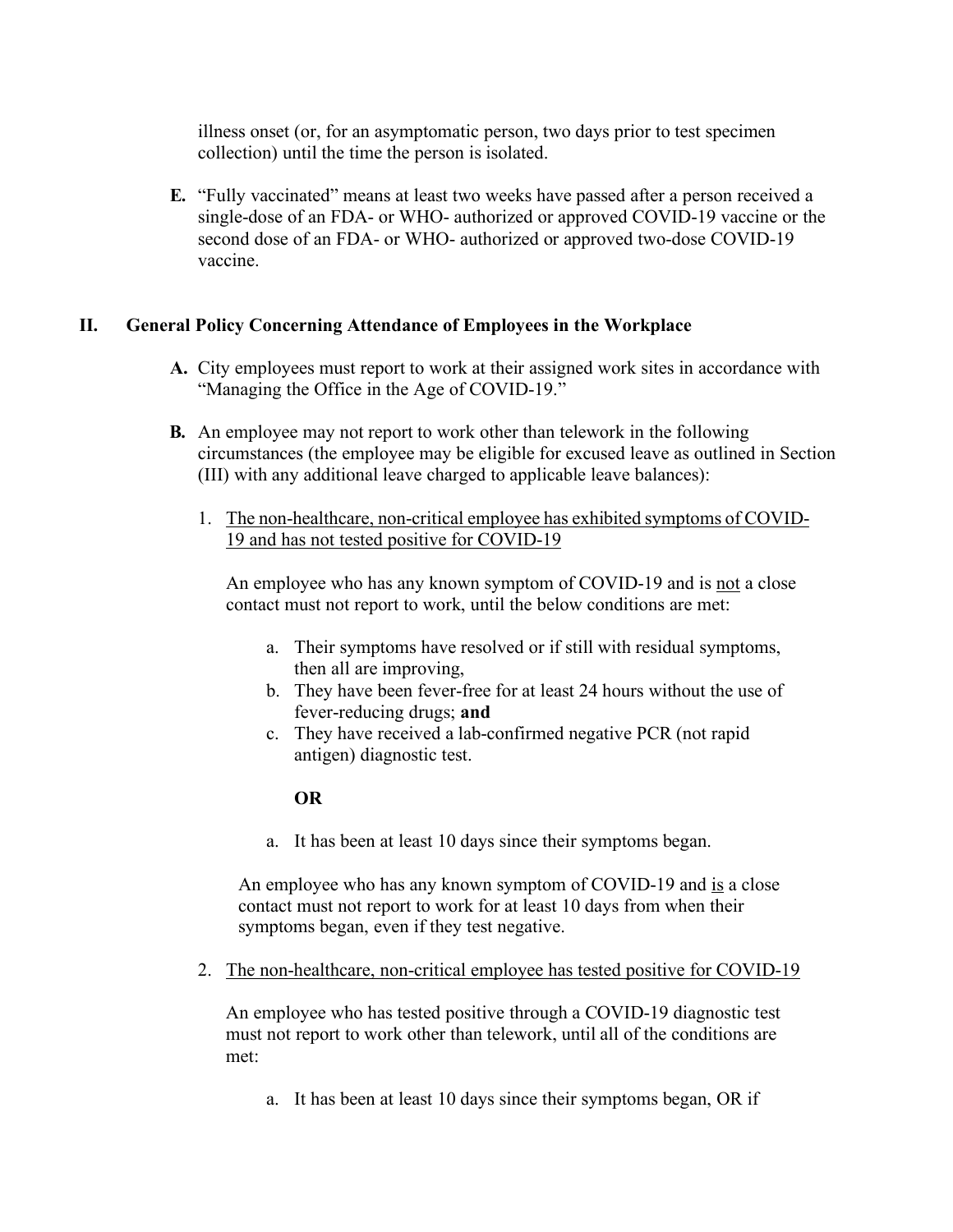asymptomatic, since a positive test result;

- b. They have not had a fever for at least 24 hours without the use of a fever-reducer; **and**
- c. Other respiratory symptoms (cough, shortness of breath) have improved.
- 3. The non-healthcare, non-critical employee has been in close contact with another person who had COVID-19

An employee who in the past 10 days, has been in close contact with anyone while they had COVID-19 may not report to work other than telework unless:

- a. The employee has been fully vaccinated **and**
- b. The employee has remained asymptomatic since the last COVID-19 exposure.

### **OR**

- a. The employee is asymptomatic, **and**
- b. The employee's human resources department has confirmed, in writing, that the employee's physical presence in the workplace is critical to operations or safety of the workplace and has provided the employee with requirements for returning to work after exposure.

An employee who has any known symptom of COVID-19 and is a close contact must not report to work for at least 10 days from when their symptoms began, even if they test negative.

4. If the employee is a healthcare worker or other employee whose physical presence in the workplace is critical to operation or safety of the workplace.

The employee may return to work after five days following symptom onset, and/or positive test if:

- a. The employee is fully vaccinated; **and**
- b. The individual is asymptomatic, or, if they had mild symptoms, when they return to work they must:
	- o Not have a fever for at least 72 hours without fever-reducing medication
	- o Have resolution of symptoms or, if still with residual symptoms, then all are improving
	- o Not have rhinorrhea (runny nose)
	- o Have no more than minimal, non-productive cough (i.e., not disruptive to work and does not stop the person from wearing their mask continuously, not coughing up phlegm)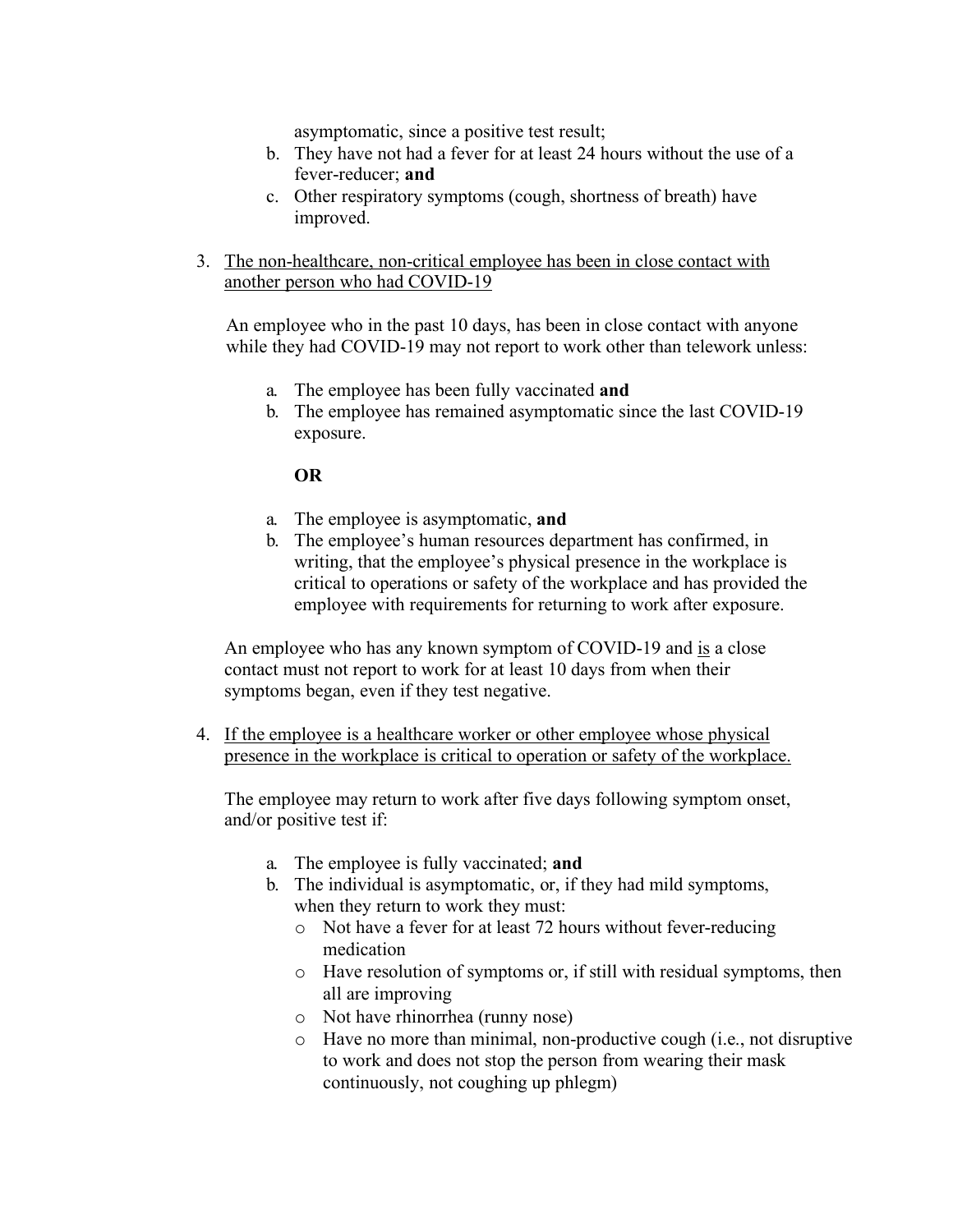5. The employee developed a fever after receiving a vaccination for COVID-19

A non-healthcare, non-critical employee who develops a fever within three days after receiving a vaccination for COVID-19 may not report to work other than telework unless:

- a. The fever lasted less than 24 hours,
- b. The employee has been fever-free for the last 24 hours (without using fever-reducing medication), **and**
- c. The employee has not had any of the other COVID-19 symptoms listed above.

## **OR**

- a. The fever lasted less than 24 hours,
- b. The employee has been fever-free for the last 24 hours (without using fever-reducing medication), **and**
- c. The employee has received a lab-confirmed negative PCR (not rapid antigen) diagnostic test.

## **OR**

- a. It has been at least 10 days since their symptoms began;
- b. They have not had a fever for at least 24 hours without the use of a fever-reducer; **and**
- c. Any other symptoms have improved

If the employee is a healthcare worker or other employee whose physical presence in the workplace is critical to operation or safety of the workplace, the employee may return to work after five days if:

- a. This vaccine reaction is to their booster shot; **and**
- b. The individual is asymptomatic, or, if they had mild symptoms, when they return to work they must:
	- o Not have a fever for at least 72 hours without fever-reducing medication
	- o Have resolution of symptoms or, if still with residual symptoms, then all are improving
	- o Not have rhinorrhea (runny nose)
	- o Have no more than minimal, non-productive cough (i.e., not disruptive to work and does not stop the person from wearing their mask continuously, not coughing up phlegm)
- 6. The Employee developed other symptoms after receiving a vaccination that are consistent with vaccination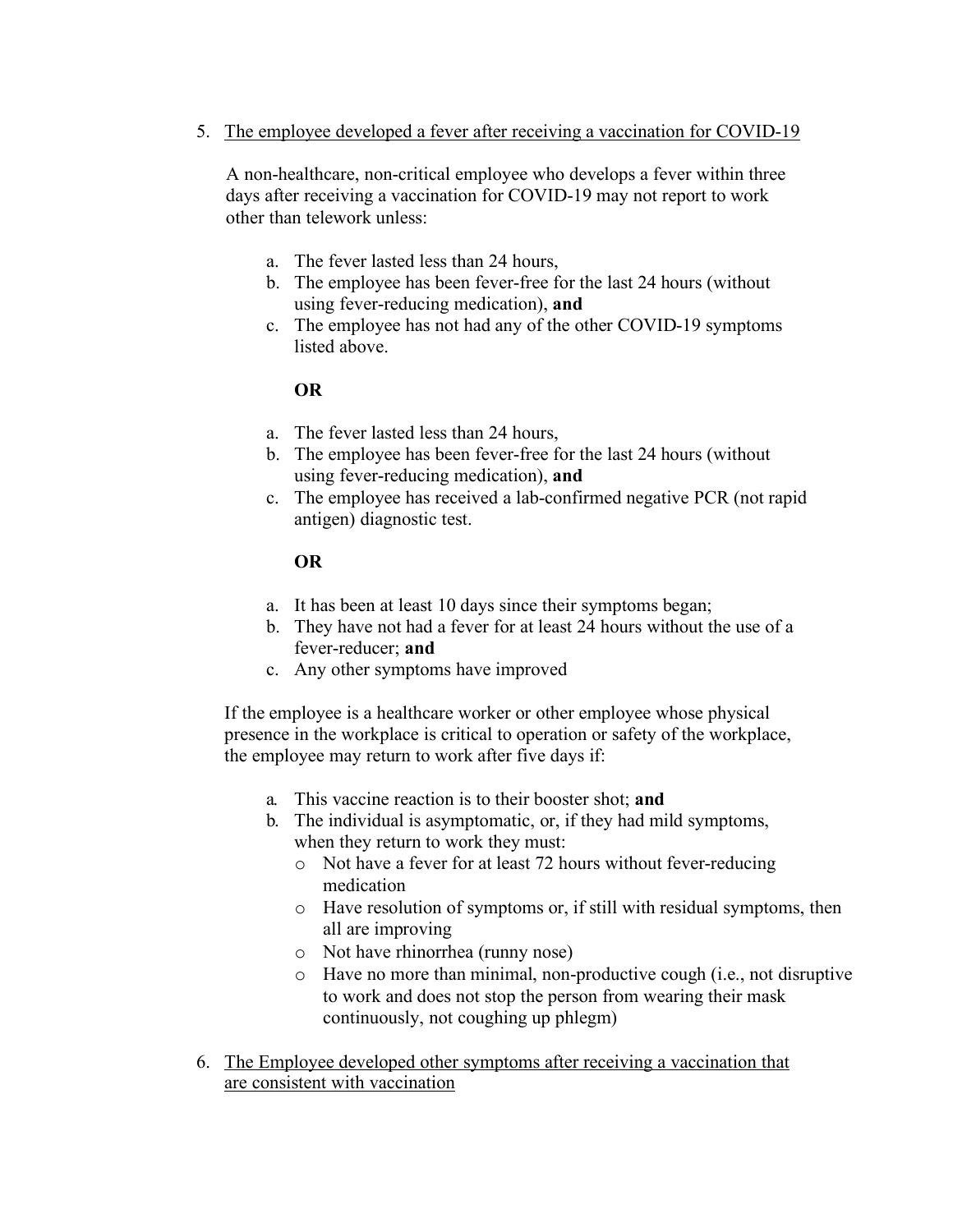A non-healthcare, non-critical employee who develops other symptoms that are consistent with vaccination (fatigue, a headache, chills, muscle aches, joint pain, nausea or vomiting) within three days after receiving a vaccination for COVID-19 may not report to work other than telework until all of the conditions are met:

a. Employees whose symptoms last three or fewer days may return to work when they are feeling well enough to work.

### **OR**

- a. Employees whose symptoms last more than three days may return to work after:
	- 1) Testing negative for COVID-19 using a PCR test (not a rapid antigen test) with improving symptoms.

### **OR**

- 1) It has been at least 10 days since their symptoms began; and
- 2) All symptoms have improved.

If the employee is a healthcare worker or other employee whose physical presence in the workplace is critical to operation or safety of the workplace, the employee may return to work after five days following symptom onset, COVID-19 exposure, and/or positive test if:

- a. The vaccine reaction is to their booster shot); **and**
- b. The individual is asymptomatic, or, if they had mild symptoms, when they return to work they must:
	- o Not have a fever for at least 72 hours without fever-reducing medication
	- o Have resolution of symptoms or, if still with residual symptoms, then all are improving
	- o Not have rhinorrhea (runny nose)
	- o Have no more than minimal, non-productive cough (i.e., not disruptive to work and does not stop the person from wearing their mask continuously, not coughing up phlegm)
- 7. The employee is subject to a governmental or a healthcare provider's quarantine or isolation order.
- **C.** The employee may be eligible for Excused Leave as outlined in Section III with any additional leave charged to applicable leave balances.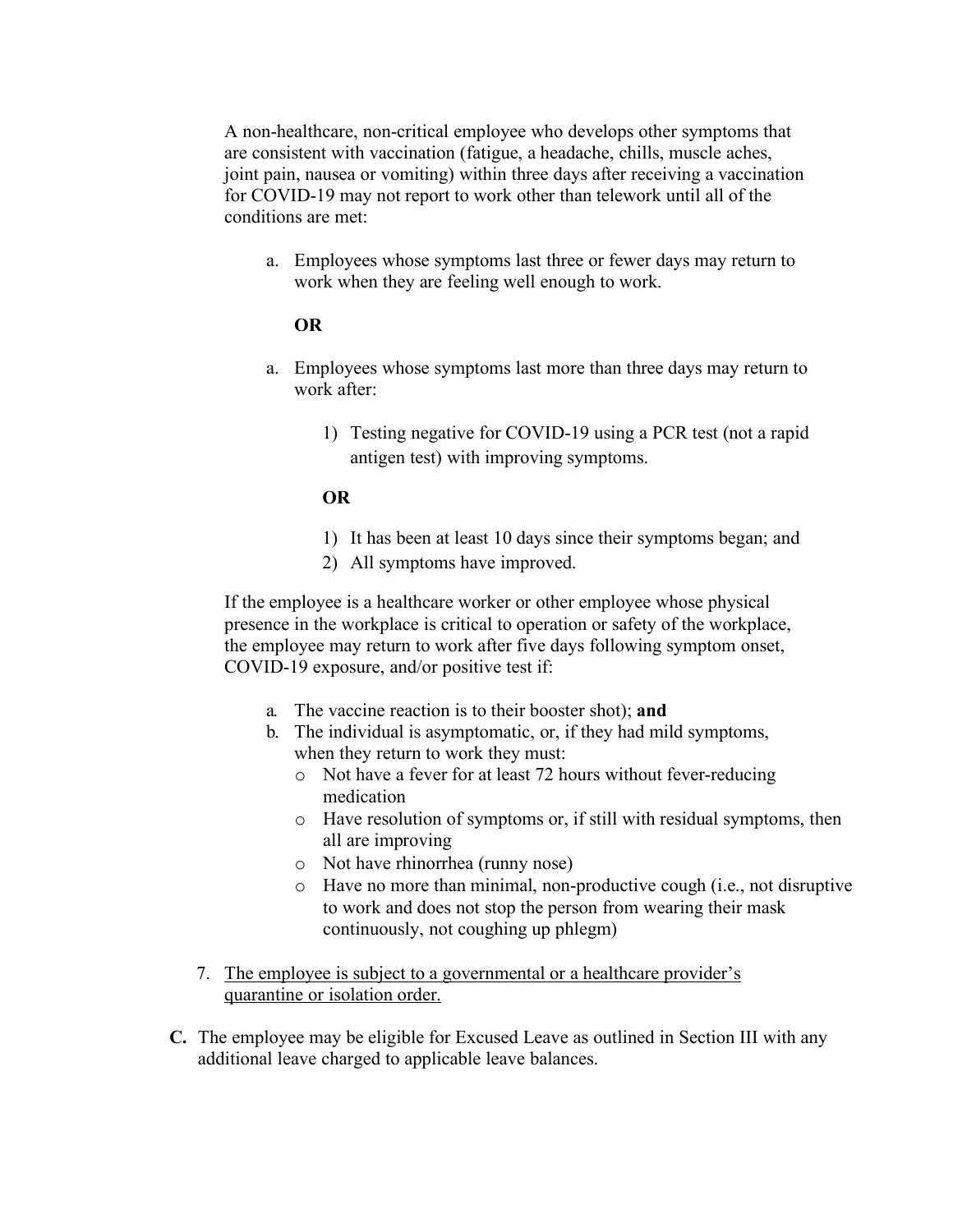### **III. Leave Policy**

#### **A. Excused Leave**

- 1. General Provisions
	- a. Excused leave at full pay under this Policy is available to an employee who is unable to work or telework without regard to length of service.
	- b. Length of excused leave: Excused leave for an employee who tests positive with a COVID-19 diagnostic test shall be available until the employee is cleared to return to work as outlined in Section II above, such excused leave is not to exceed four workweeks (20 workdays); provided that an employee who remains hospitalized or in a rehabilitation facility shall continue to receive excused leave until ten workdays after the employee is released from the hospital or rehabilitation facility have passed. Employees who test positive within three months after recovering from the first COVID infection will not receive COVID-19 excused leave during that three-month period unless they have new COVID-19 symptoms.
	- c. Except as set forth in subparagraphs "b" of this paragraph, effective April 1, 2021, all excused leave provided pursuant to this guidance is limited to a cumulative total of two work weeks in each calendar year while this guidance remains in effect.
	- d. Part-time employees may receive excused leave for the number of biweekly hours that the employee was expected to work. Where expected hours cannot be readily determined, part-time employees may receive excused leave for the average number of bi-weekly hours that the employee worked over the six months preceding the leave.
	- e. Excused leave under this Policy is in addition to existing rules and entitlement regarding leave, i.e. annual leave and sick leave.
	- f. Agencies shall not require employees to charge absences to other accrued leave during the period of excused leave authorized by this policy.
	- g. An eligible employee may utilize excused leave intermittently as agreed upon by the agency and the employee. This leave must be taken in fullday increments if the employee is not teleworking. Excused leave may be taken in partial-day increments if the employee is teleworking, or has been sent home by the agency, and by agreement between the employee and the agency.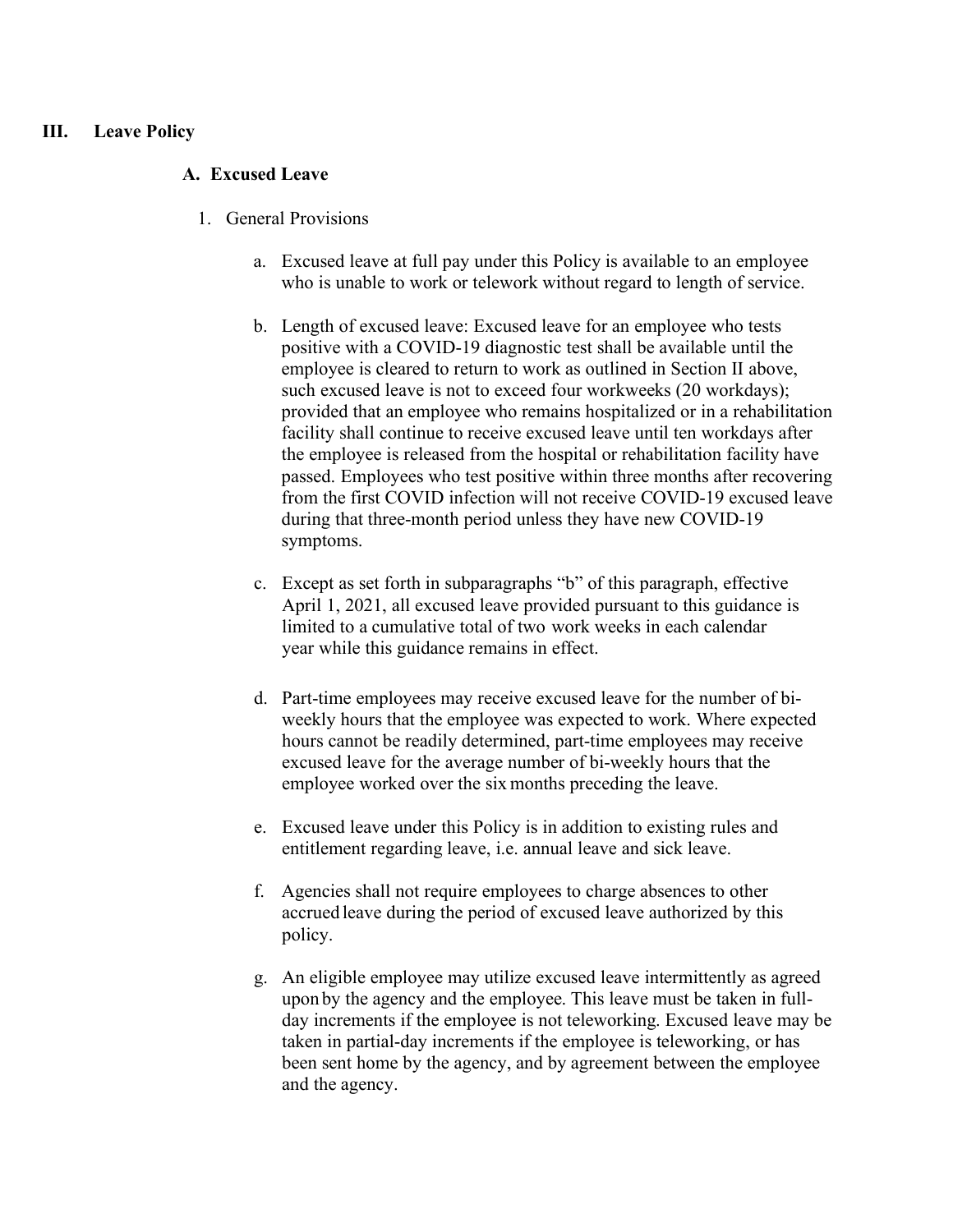- h. An employee may be required to submit medical documentation of the reason for sick leave if the absence is for more than three consecutive days.
- i. After the first workday (or portion thereof) that an employee receives excused leave under this Policy, the agency may require the employee to follow reasonable notice procedures to continue receiving excused leave.
- j. Employees who exhaust sick leave may be advanced additional sick leave at the discretion of the Agency Head. Until further notice, the provision of advanced sick leave does not require the employee to be a permanent employee or to have more than 10 years of service.

Employees who are able to telework under the conditions outlined in Section III (2) Excused Leave at Full Pay and Section III (3) Excused Leave at Partial Pay should do so. The employee must submit appropriate documentation of their condition to HR, as outlined in the respective Sections and confirmation from their supervisor that their work can be completed successfully.

2. Excused Leave at Full Pay for Exposure to or Diagnosis or Symptoms of COVID-19

An employee is eligible for excused leave at full payas follows:

- a. An employee is eligible for excused leave at full pay for a maximum of four workweeks with a documented positive COVID-19 diagnostic test; except that an employee who is hospitalized or in a rehabilitation facility shall continue to receive excused leave during such care and for ten workdays after the employee is released from the hospital or rehabilitation facility. Employees who test positive within three months after recovering from the first COVID infection will not receive COVID-19 excused leave during that three-month period unless they have new COVID-19 symptoms
- b. An employee is eligible for excused leave at full pay for up to two workweeks, with any additional leave charged to applicable leave balances asfollows:
	- i. The employee is exhibiting symptoms of COVID-19 but does not, at the time symptoms develop, have a positive COVID-19 diagnostic test. To be eligible for excused leave, an employee must provide documentation that they have exhibited symptoms of COVID-19 and that they sought diagnosis of COVID-19 with a COVID-19 diagnostic test within three days from symptom onset. Employees must use their own sick leave for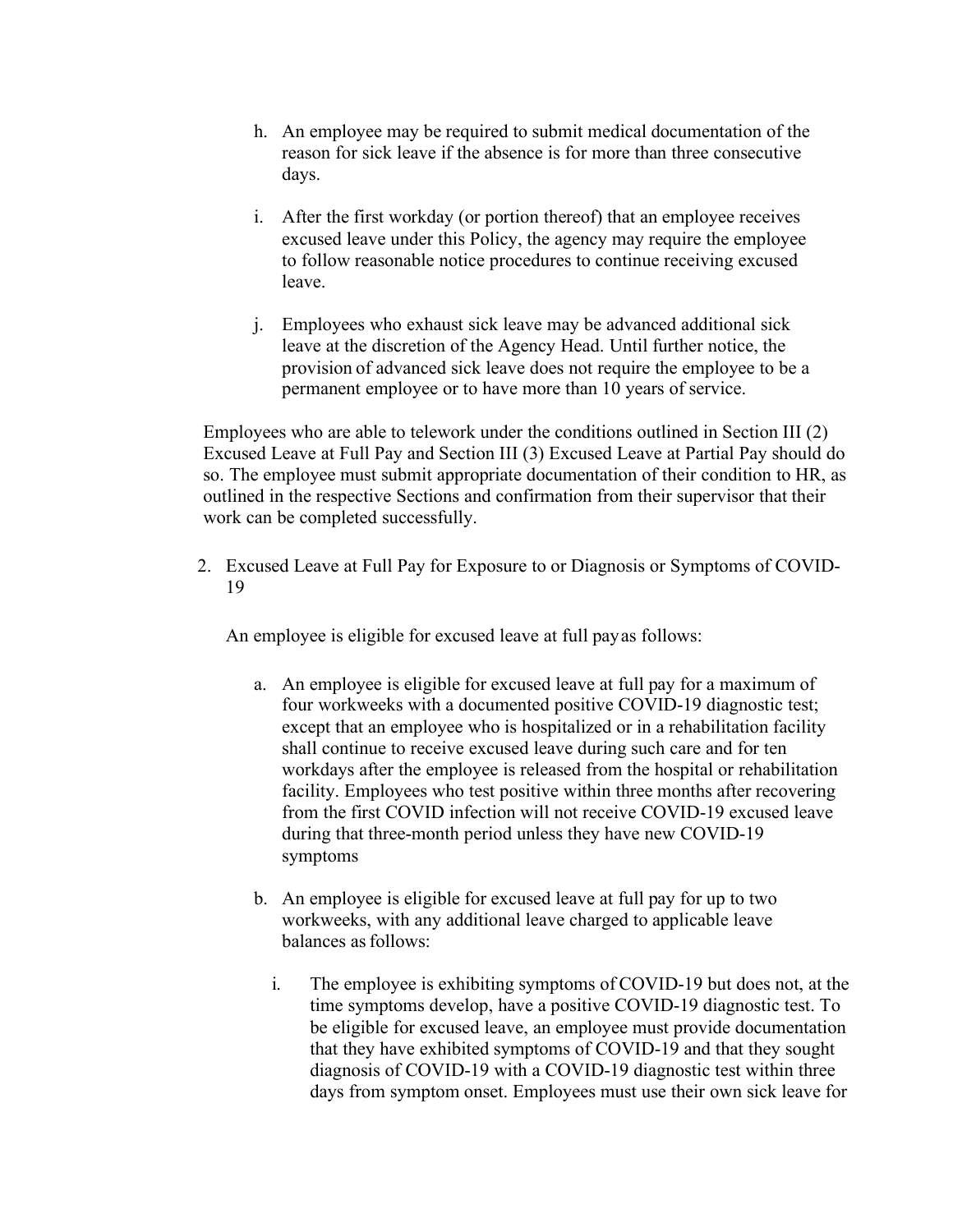any additional time taken after receiving a negative COVID-19 test result or if they do not seek COVID-19 testing. **Please note, if the employee has a negative rapid antigen test, advise them they will need to confirm this negative result with a PCR test that is also negative before they can return to work**.

- ii. The employee is subject to a governmental quarantine or isolation order or healthcare provider's quarantine order and is unable to telework while observing the quarantine or isolation order.
- iii. The employee has been exposed to COVID-19 and is seeking or awaiting the results of a diagnostic test for COVID-19. The employee must obtain documentation of the exposure, or, have been advised by a City agency responsible for testing and tracing or their own agency that they have been in close contact with someone who has tested positive and has to quarantine. Please note that employees who have had close contact exposure and have to quarantine as a result of that exposure cannot test out of quarantine early. They must complete the full quarantine regardless if they obtain a negative result from a PCR test before their quarantine period is complete.
- 3. Excused Leave at Partial Pay. Employees are eligible for twelve workweeks of excused leave at partial pay (two-thirds of the employee's regular rate of pay, not to exceed \$200 per day or a total of \$12,000), as follows:
	- a. The employee is exhibiting symptoms of COVID-19 but does not, at the time symptoms develop, have a positive COVID-19 diagnostic test. To be eligible for excused leave, an employee must provide documentation that they have exhibited symptoms of COVID-19 and that they sought diagnosis of COVID-19 with a COVID-19 diagnostic test within three days from symptom onset. Employees must use their own sick leave for any additional time taken after receiving a negative COVID-19 test result or if they do not seek COVID-19 testing. **Please note, if the employee has a negative rapid antigen test, advise them they will need to confirm this negative result with a PCR test that is also negative before they can return to work.**
	- b. The employee is subject to a governmental quarantine or isolation order or healthcare provider's quarantine order and is unable to telework while observing the quarantine or isolation order.
	- c. The employee is caring for an individual subject to a governmental quarantine or isolation order and the employee must demonstrate that the individual depends on the employee for care and that they are unable to telework while caring for an individual under the governmental quarantine or isolation order.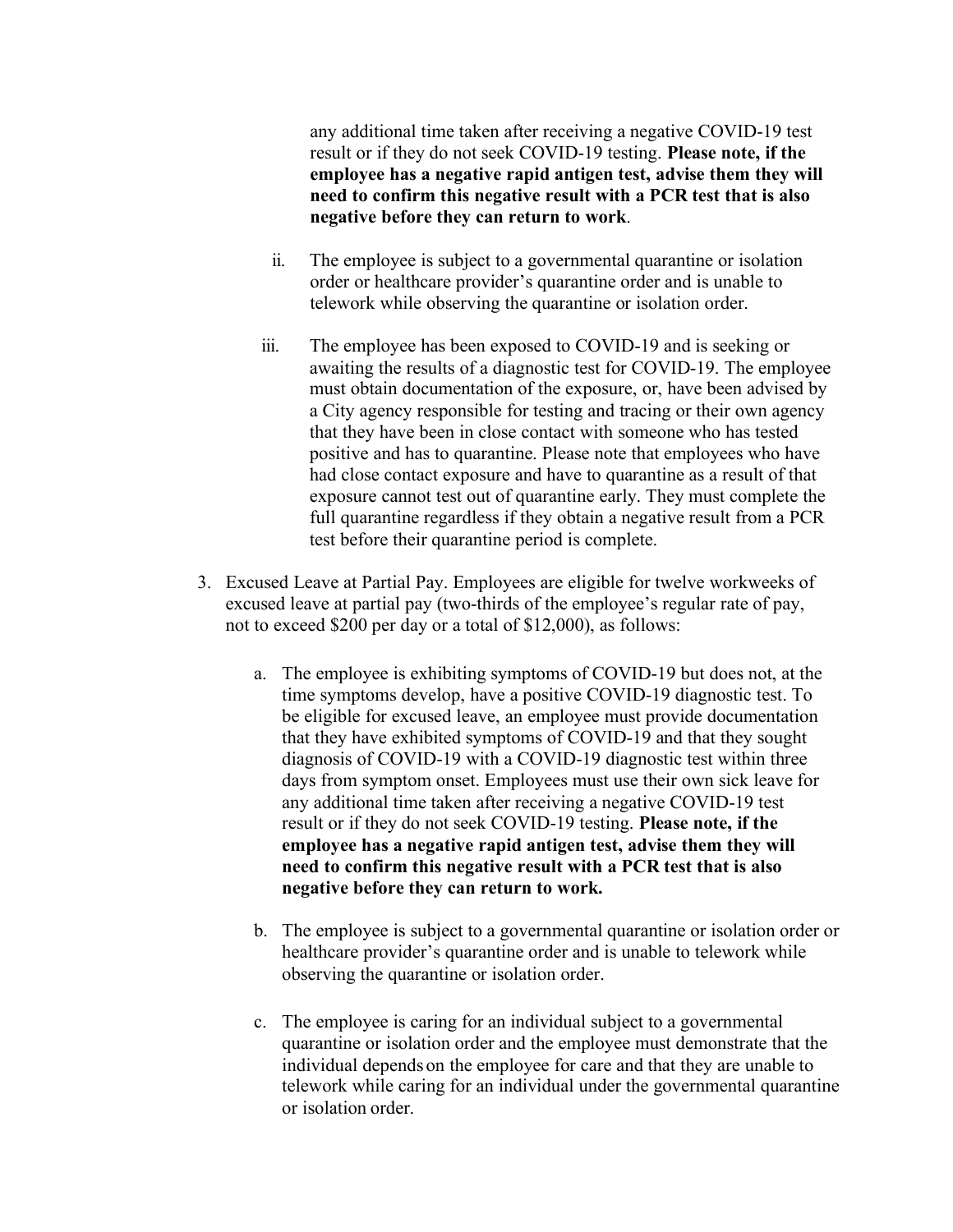- d. The employee is caring for an individual who has been advised by a licensed health care provider to self-quarantine either because of exposure to COVID-19 or because of heightened risk associated with exposure to COVID-19. The employee must provide documentation of the licensed health care provider's advice and must demonstrate that the individual depends on the employee for care and that they are unable to telework while caring for an individual in self- quarantine.
- e. The employee is caring for a son or daughter under the age of 18 years whose school or place of care has been closed or whose childcare provider is unavailable due to COVID-19 precautions. The employee must provide documentation that they are unable to telework while caring for the child. For childcare leave, the employee must provide documentation containing the following information:
	- i. Employee's name;
	- ii. Date(s) for which leave is requested;
	- iii. Qualifying reason for the leave;
	- iv. Oral or written statement that the employee is unable to work because of the qualified reason for leave (in this case care for a child);
		- v. The name and age of son or daughter being cared for;
	- vi. The name of the school, place of care or childcare provider that has closed or become unavailable;
	- vii. A communication from the school that provides the remote/hybrid learning schedules for the child, if applicable; and
	- viii. A representation that no other suitable person will be caring for the child during the period of the leave.
- g. An eligible employee may utilize leave at partial pay intermittently as agreed upon by the agency and the employee. This leave must be taken in full-day increments if the employee is not teleworking. Excused leave may be taken in partial-day increments if the employee is teleworking, or has been sent home by the agency, by agreement between the employee and the agency.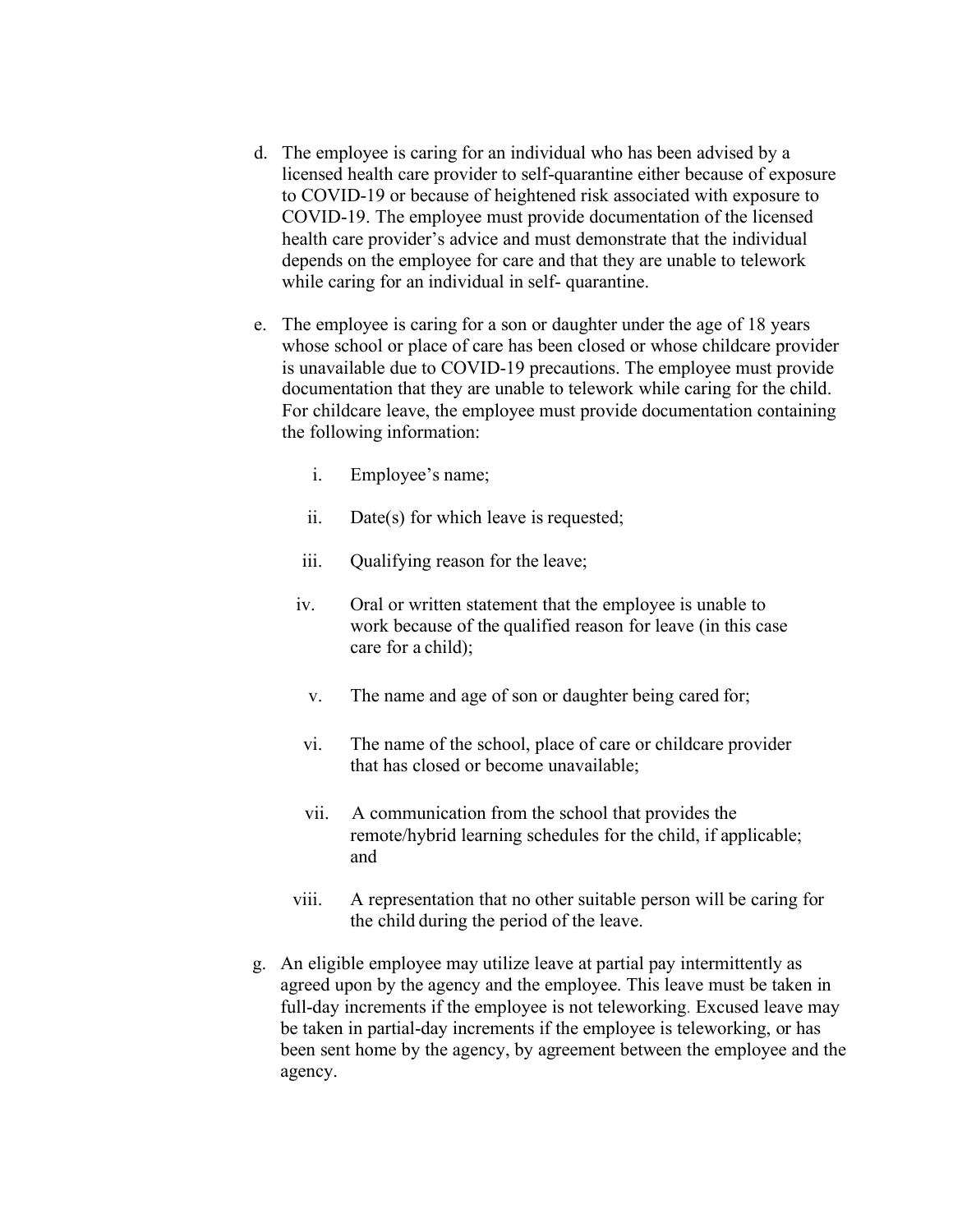## **B. Leave for Vaccine Reactions (including boosters)**

- 1. Employees who exhibit a cough, shortness of breath, runny nose, congestion, sore throat or loss of taste must follow the existing COVID-19 leave policy outlined above.
- 2. Employees who exhibit any other symptoms that are consistent with vaccine side effects (fever, headache, chills, muscle aches, joint pain, nausea or vomiting) are eligible for excused leave as follows if symptoms develop within three days after receiving the vaccine:

# **1. Fever**

- a. Employees who exhibit a fever lasting less than 24 hours after receiving the vaccine are eligible for excused leave at full pay for up to two workdays.
- b. Employees who exhibit a fever lasting more than 24 hours after receiving the vaccine are eligible for excused leave for up to two workweeks.
- c. To be eligible for excused leave at full pay, employees who stay out of work for more than three consecutive days must provide documentation showing they sought a COVID-19 diagnostic test during their leave and the date they received their test results. Employees must use their own sick leave for any additional time taken after receiving a negative test result or if they do not seek diagnostic testing.

## **2. Fatigue, a headache, chills, muscle aches, joint pain, nausea or vomiting**

- a. Employees who exhibit fatigue, a headache, chills, muscle aches, joint pain nausea or vomiting (and no fever) after receiving the vaccine and are not feeling well enough to work are eligible for excused leave at full pay for up to two workweeks.
- b. To be eligible for excused leave at full pay, employees who stay out of work for more than three days must provide documentation showing they sought a COVID-19 diagnostic test during their leave and the date they received their test results. Employees must use their own sick leave for any additional time taken after receiving a negative test result or if they do not seek diagnostic testing.

## **3. Other side effects**

a. Employees who exhibit other symptoms that are consistent with vaccine side effects are eligible for excused leave at full pay for up to two